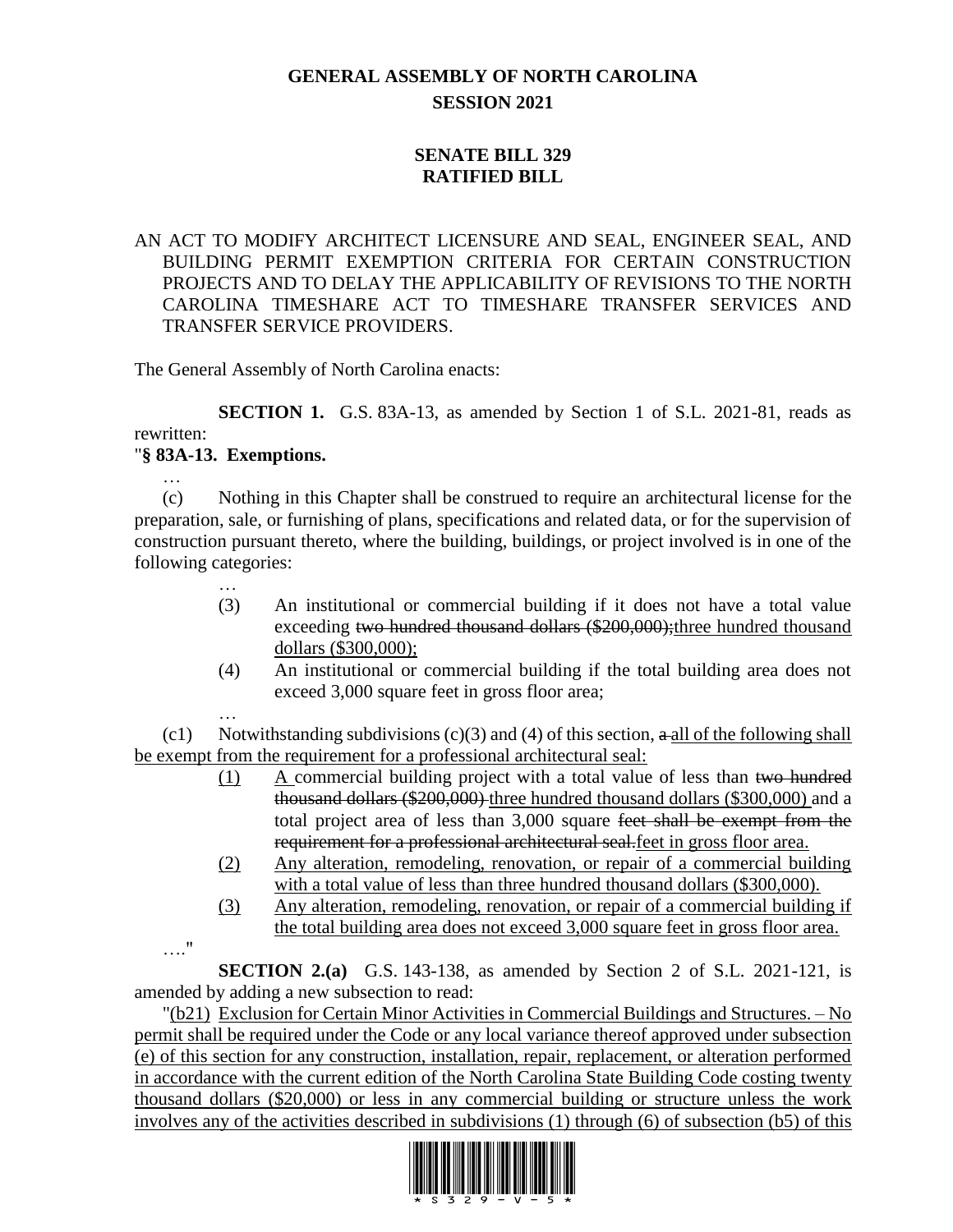section. For the purpose of determining applicability of permit exclusions for a commercial building or structure under this subsection, subsection (b5) of this section, and G.S. 160D-1110(c), cost is the total cost of work, including all building addition, demolition, alteration, and repair work, occurring on the property within 12 consecutive months."

**SECTION 2.(b)** G.S. 143-138, as amended by Section 2 of S.L. 2021-121, is amended by adding a new subsection to read:

"(b22) Limit Requirement for Certain Plans to be Under Professional Seal. – The North Carolina State Building Code shall not require that plans and specifications for any alteration, remodeling, renovation, or repair of <u>a commercial building or structure be prepared by and under</u> the seal of a registered architect licensed under Chapter 83A of the General Statutes, or a registered engineer licensed under Chapter 89C of the General Statutes, if the alteration, remodeling, renovation, or repair costs less than three hundred thousand dollars (\$300,000) or if the total building area does not exceed 3,000 square feet in gross floor area and all of the following apply:

- (1) The alteration, remodeling, renovation, or repair does not include the addition, repair, or replacement of load-bearing structures.
- (2) The alteration, remodeling, renovation, or repair is not subject to the requirements of G.S. 133-1.1(a).
- (3) The alteration, remodeling, renovation, or repair is performed in accordance with the current edition of the North Carolina Fire Prevention Code."

**SECTION 3.** G.S. 160D-1104, as amended by Section 12.5(b) of S.L. 2021-117 and Section 4(a) of S.L. 2021-121, is amended by adding a new subsection to read:

"(d1) A local government may not adopt or enforce a local ordinance, resolution, or policy that requires that plans and specifications for any alteration, remodeling, renovation, or repair of a commercial building or structure be prepared by and under the seal of a registered architect licensed under Chapter 83A of the General Statutes, or a registered engineer licensed under Chapter 89C of the General Statutes, if the alteration, remodeling, renovation, or repair costs less than three hundred thousand dollars (\$300,000) or if the total building area does not exceed 3,000 square feet in gross floor area and all of the following apply:

- (1) The alteration, remodeling, renovation, or repair does not include the addition, repair, or replacement of load-bearing structures.
- (2) The alteration, remodeling, renovation, or repair is not subject to the requirements of G.S. 133-1.1(a)."

## **SECTION 4.(a)** G.S. 160D-1110(c) reads as rewritten:

"(c) No permit issued under Article 9 or 9C of Chapter 143 of the General Statutes is required for any construction, installation, repair, replacement, or alteration performed in accordance with the current edition of the North Carolina State Building Code costing fifteen thousand dollars  $(\$15,000)$  twenty thousand dollars  $(\$20,000)$  or less in any single-family residence or residence, farm building building, or commercial building unless the work involves any of the following:

- (1) The addition, repair, or replacement of load-bearing structures. However, no permit is required for replacement of windows, doors, exterior siding, or the pickets, railings, stair treads, and decking of porches and exterior decks.decks that otherwise meet the requirements of this subsection.
- (2) The addition or change in the design of plumbing. However, no permit is required for replacements otherwise meeting the requirements of this subsection that do not change size or capacity.
- (3) The addition, replacement, or change in the design of heating, air-conditioning, or electrical wiring, devices, appliances, or equipment, other than like-kind replacement of electrical devices and lighting fixtures.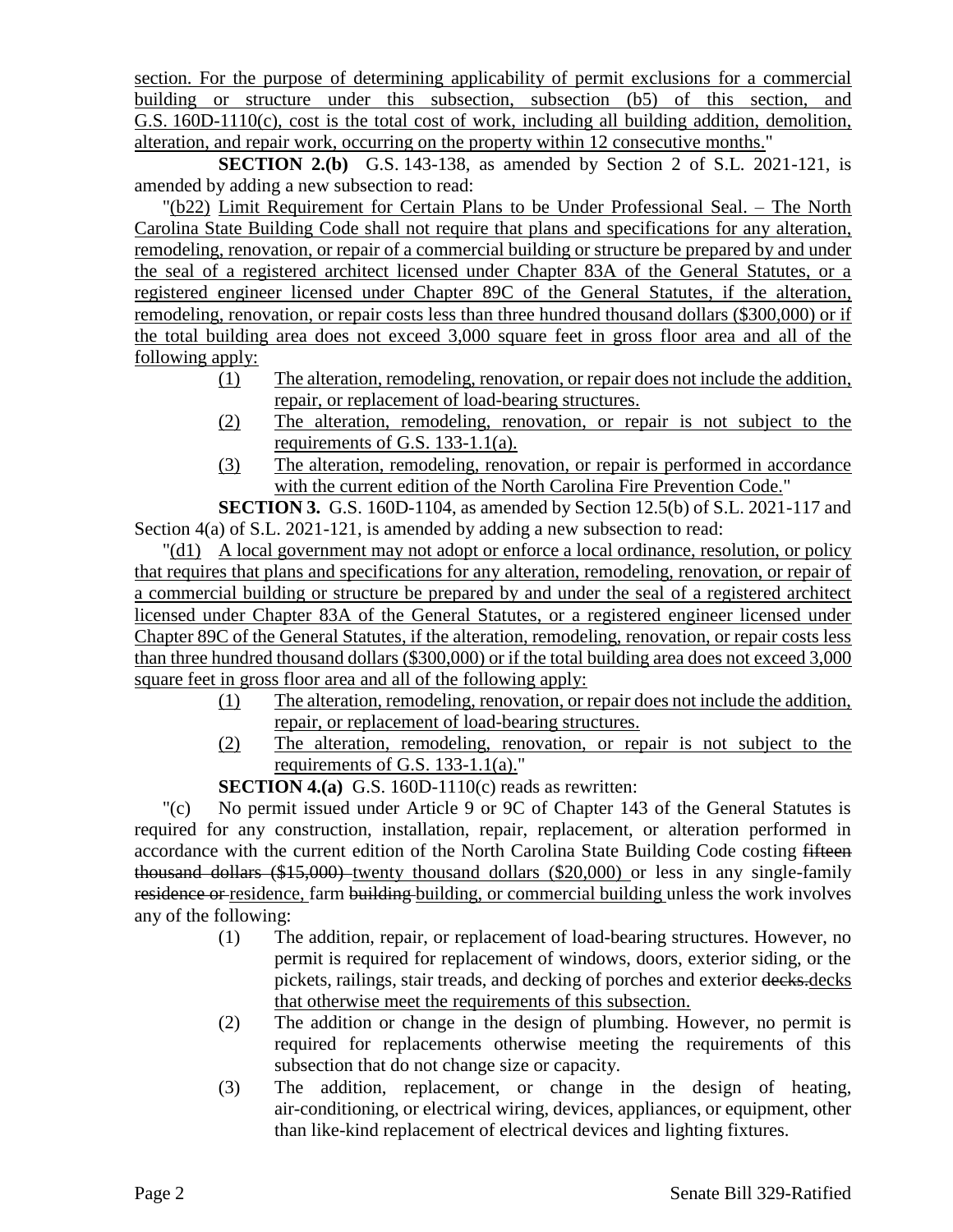- (4) The use of materials not permitted by the North Carolina Residential Code for One- and Two-Family Dwellings.State Building Code.
- (5) The addition (excluding replacement) of roofing.
- (6) Any changes to which the North Carolina Fire Prevention Code applies."

**SECTION 4.(b)** G.S. 143-138(b5) reads as rewritten:

"(b5) Permit Exclusion for Certain Minor Activities in Residential and Farm Structures. – Activities. – No permit shall be required under the Code or any local variance thereof approved under subsection (e) for any construction, installation, repair, replacement, or alteration performed in accordance with the current edition of the North Carolina State Building Code and costing fifteen thousand dollars (\$15,000) twenty thousand dollars (\$20,000) or less in any single family residence or residence, farm building building, or commercial building unless the work involves any of the following:

- (1) The addition, repair, or replacement of load bearing structures. However, no permit is required for replacements of windows, doors, exterior siding, or the pickets, railings, stair treads, and decking of porches and exterior decks that otherwise meet the requirements of this subsection.
- (2) The addition or change in the design of plumbing. However, no permit is required for replacements otherwise meeting the requirements of this subsection that do not change size or capacity.
- (3) The addition, replacement or change in the design of heating, air conditioning, or electrical wiring, appliances, or equipment.equipment, other than a like-kind replacement of electrical devices and lighting fixtures.
- (4) The use of materials not permitted by the North Carolina Residential Code for One- and Two-Family Dwellings.State Building Code.
- (5) The addition (excluding replacement) of roofing.
- (6) Any changes to which the North Carolina Fire Prevention Code applies."
- **SECTION 5.(a)** Section 3 of S.L. 2021-163 reads as rewritten:

"**SECTION 3.** This act is effective when it becomes law. Section 1(c) of this act does not apply to timeshare transfer services or to transfer service providers prior to July 1, 2022."

**SECTION 5.(b)** This section is effective October 6, 2021.